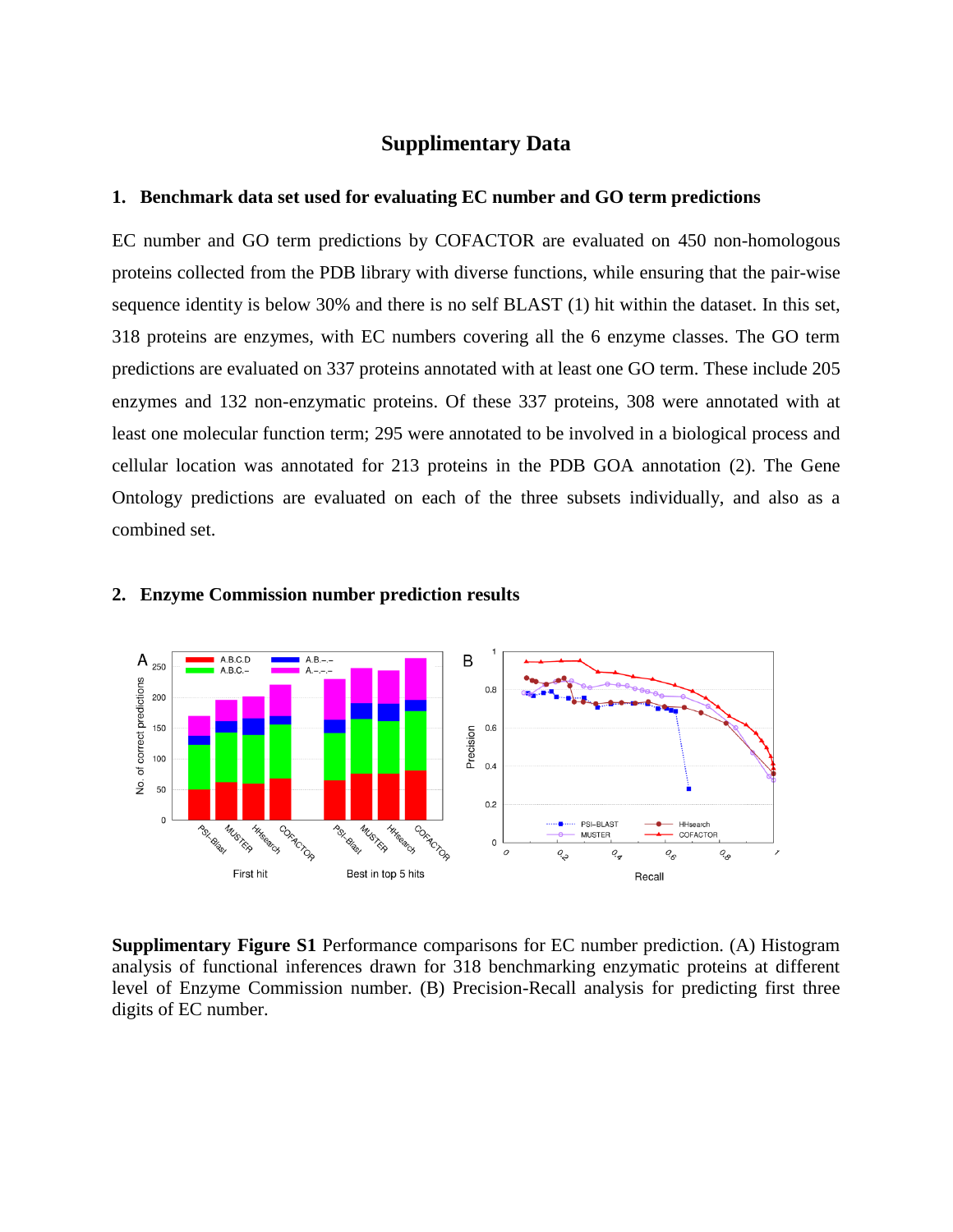## **3. Gene Ontology Term prediction results**

Functional similarity between query and template protein for Gene Ontology predictions is evaluated by measuring semantic similarity (SS) between GO terms and functional similarity between gene products [\(31](#page-2-2)). Semantic similarity measure relatedness between the GO terms based on the DAG structure of Gene Ontology and information content of the term. In this analysis, we used SS is evaluated based on Relevance similarity *SimRel* [\(32\)](#page-2-3). Given this way of measuring SS between two GO terms, we evaluate functional similarity (*Fsim*) of predicted GO terms  $\mathbf{G}_1 = \{g_0, g_1, g_2, g_2, g_3, g_4, g_5, g_6, g_7, g_8, g_9, g_1, g_2, g_1, g_2, g_3, g_4, g_6, g_7, g_7, g_8, g_1, g_2, g_3, g_4, g_6, g_7, g_7, g_8, g_1, g_2, g_3, g_4, g_6, g_7, g_8, g_1, g_2, g_3, g_4, g_6, g_1, g_2, g_3, g_4, g_6, g_1, g_2, g_3, g_4, g_6,$  $\mathbb{G}_2 = \{g_2, g_2, g_2, g_3, g_4\}$  using the best match average score strategy [\(33\)](#page-2-4), which is defined as :

$$
FSim(GO_1, GO_2) = \frac{\sum_{1 \le i \le m} SS_{\max} (gO_{1i}, GO_2) + \sum_{1 \le j \le n} SS_{\max} (gO_{2j}, GO_1)}{m+n},
$$
(S1)

where  $SS_{\text{m}}$ <sub>ax</sub>(*go*,  $\omega$ ) represents the maximum SS between *go* and any of the terms in the set *GO*. Both *Fsim* and SS range between 0 and 1.

**Supplementary Table S1.** Coverage of Gene Ontology prediction for the 337 benchmarking proteins, using the top and best in top5 template proteins, identified by homology based functional annotation approaches in the same template library. Coverage of overall GO terms and for the three ontologies (molecular function, biological process and cellular component) is analyzed as the number of query proteins for which template proteins have *Fsim* (Eq. S1) > 0.5.

|                  | <b>Overall</b> |             | <b>Molecular function</b> |             | <b>Biological Process</b> |             | <b>Cellular component</b> |             |
|------------------|----------------|-------------|---------------------------|-------------|---------------------------|-------------|---------------------------|-------------|
| <b>Method</b>    | <u>Top</u>     | <u>Best</u> | <u>Top</u>                | <b>Best</b> | <b>Top</b>                | <b>Best</b> | <b>Top</b>                | <b>Best</b> |
| <b>PSI-BLAST</b> | 128            | 166         | 154                       | 179         | 104                       | 130         | 53                        | 75          |
| <b>MUSTER</b>    | 150            | 205         | 184                       | 235         | 128                       | 160         | 71                        | 114         |
| HHsearch         | 139            | 189         | 173                       | 223         | 116                       | 146         | 63                        | 109         |
| <b>COFACTOR</b>  | 165            | 216         | 194                       | 237         | 136                       | 171         | 67                        | 137         |